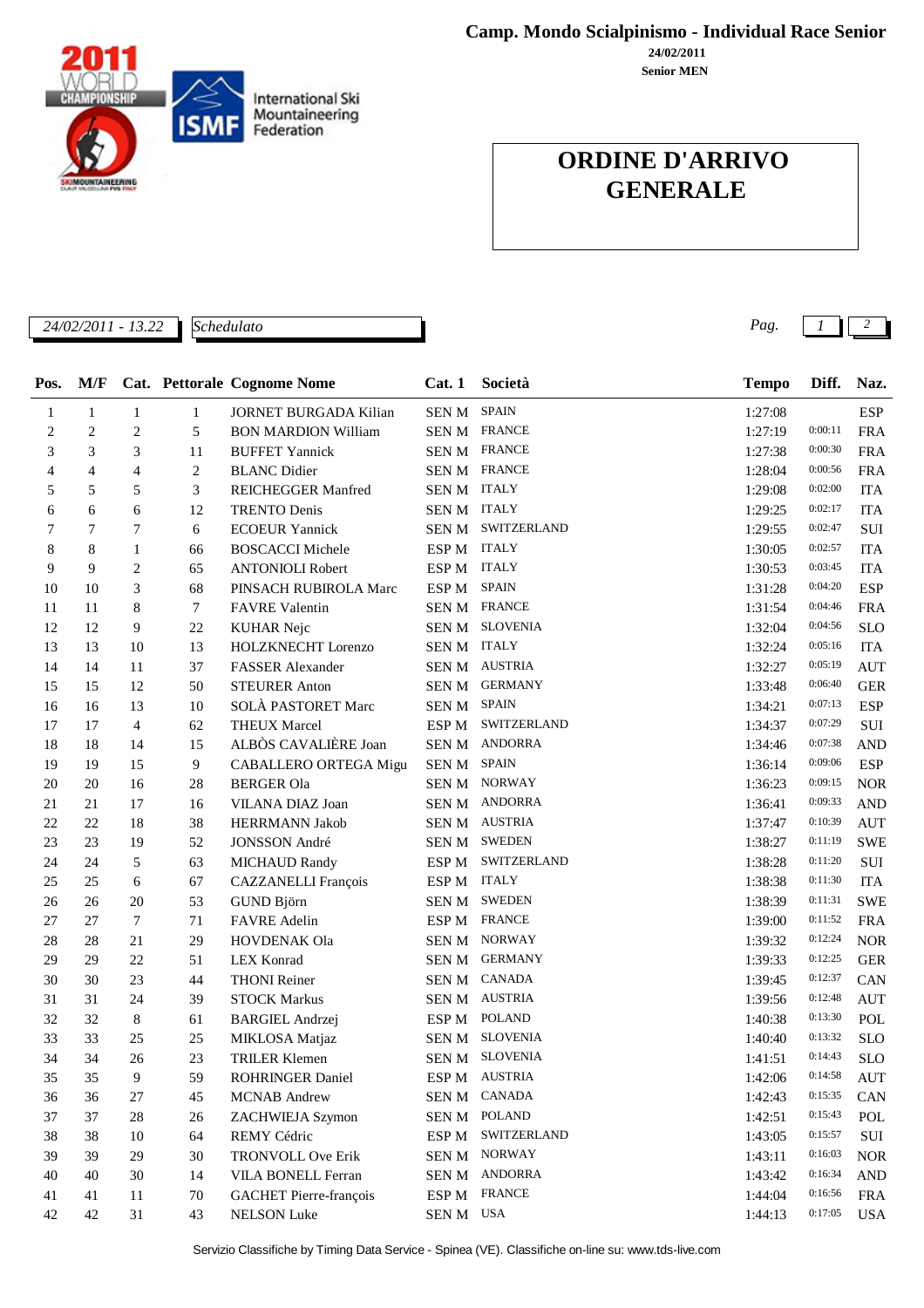*Schedulato*

| Pos. | M/F |    |    | Cat. Pettorale Cognome Nome | Cat.1            | Società               | <b>Tempo</b> | Diff.   | Naz.       |
|------|-----|----|----|-----------------------------|------------------|-----------------------|--------------|---------|------------|
| 43   | 43  | 32 | 24 | ŠENK Anže                   | SEN M            | <b>SLOVENIA</b>       | 1:44:29      | 0:17:21 | <b>SLO</b> |
| 44   | 44  | 33 | 4  | <b>EYDALLIN Matteo</b>      | SEN M ITALY      |                       | 1:46:03      | 0:18:55 | <b>ITA</b> |
| 45   | 45  | 34 | 54 | <b>ALMESTAL Karl</b>        | SEN M            | <b>SWEDEN</b>         | 1:46:27      | 0:19:19 | <b>SWE</b> |
| 46   | 46  | 35 | 17 | PELEGRINA LOPEZ Manel       |                  | SEN M ANDORRA         | 1:46:33      | 0:19:25 | <b>AND</b> |
| 47   | 47  | 12 | 60 | <b>WEISSKOPF Martin</b>     | ESP M            | <b>AUSTRIA</b>        | 1:46:46      | 0:19:38 | <b>AUT</b> |
| 48   | 48  | 36 | 41 | <b>SIMMONS</b> Scott        | <b>SENM</b>      | <b>USA</b>            | 1:46:51      | 0:19:43 | <b>USA</b> |
| 49   | 49  | 13 | 69 | <b>CARDONA COLL Nil</b>     | ESP M            | <b>SPAIN</b>          | 1:46:59      | 0:19:51 | <b>ESP</b> |
| 50   | 50  | 37 | 31 | ØYBERG Thomas               | SEN M            | <b>NORWAY</b>         | 1:47:37      | 0:20:29 | <b>NOR</b> |
| 51   | 51  | 38 | 32 | <b>TRESIDDER Es</b>         | SEN M            | <b>UNITED KINGDOM</b> | 1:47:40      | 0:20:32 | <b>GBR</b> |
| 52   | 52  | 39 | 56 | RADEV Georgi                |                  | SEN M BULGARIA        | 1:47:41      | 0:20:33 | <b>BUL</b> |
| 53   | 53  | 14 | 72 | VERNAZ PIEDMONT Sébasti     | ESP <sub>M</sub> | <b>FRANCE</b>         | 1:47:42      | 0:20:34 | <b>FRA</b> |
| 54   | 54  | 40 | 42 | <b>SCHEEFER Travis</b>      | SEN M            | <b>USA</b>            | 1:47:58      | 0:20:50 | <b>USA</b> |
| 55   | 55  | 15 | 57 | <b>DANKO</b> Matús          | ESP <sub>M</sub> | <b>SLOVAKIA</b>       | 1:49:24      | 0:22:16 | <b>SVK</b> |
| 56   | 56  | 41 | 40 | <b>SWENSON Peter</b>        | <b>SENM</b>      | <b>USA</b>            | 1:49:38      | 0:22:30 | <b>USA</b> |
| 57   | 57  | 42 | 27 | <b>WARGOCKI Mariusz</b>     |                  | SEN M POLAND          | 1:50:49      | 0:23:41 | POL        |
| 58   | 58  | 43 | 33 | <b>BARDSLEY Ben</b>         | SEN M            | <b>UNITED KINGDOM</b> | 1:51:24      | 0:24:16 | <b>GBR</b> |
| 59   | 59  | 44 | 46 | <b>MINIFIE James</b>        | SEN M            | <b>CANADA</b>         | 1:51:29      | 0:24:21 | CAN        |
| 60   | 60  | 45 | 47 | <b>WIGLEY Alex</b>          |                  | SEN M CANADA          | 1:54:05      | 0:26:57 | CAN        |
| 61   | 61  | 46 | 35 | <b>GAY</b> Daniel           | SEN M            | <b>UNITED KINGDOM</b> | 1:56:53      | 0:29:45 | <b>GBR</b> |
| 62   | 62  | 47 | 34 | <b>LIGERTWOOD</b> Ivor      |                  | SEN M UNITED KINGDOM  | 1:56:53      | 0:29:45 | <b>GBR</b> |
| 63   | 63  | 48 | 36 | <b>CAETANO Nuno</b>         | SEN M            | <b>PORTUGAL</b>       | 1:59:07      | 0:31:59 | <b>POR</b> |
| 64   | 64  | 49 | 18 | <b>FUJIKAWA Ken</b>         | SEN M JAPAN      |                       | 2:00:27      | 0:33:19 | <b>JPN</b> |
| 65   | 65  | 50 | 48 | <b>ARONIS Platon</b>        | SEN M            | <b>GREECE</b>         | 2:01:17      | 0:34:09 | <b>GRE</b> |
| 66   | 66  | 51 | 49 | KAMPOUROPOULOS Alexan       | SEN M            | <b>GREECE</b>         | 2:06:50      | 0:39:42 | <b>GRE</b> |
| 67   | 67  | 52 | 19 | <b>ISHIBASHI Kyo</b>        | SEN M JAPAN      |                       | 2:11:07      | 0:43:59 | <b>JPN</b> |
| 68   | 68  | 53 | 55 | <b>TOTEV Tervel</b>         |                  | SEN M BULGARIA        | 2:13:03      | 0:45:55 | <b>BUL</b> |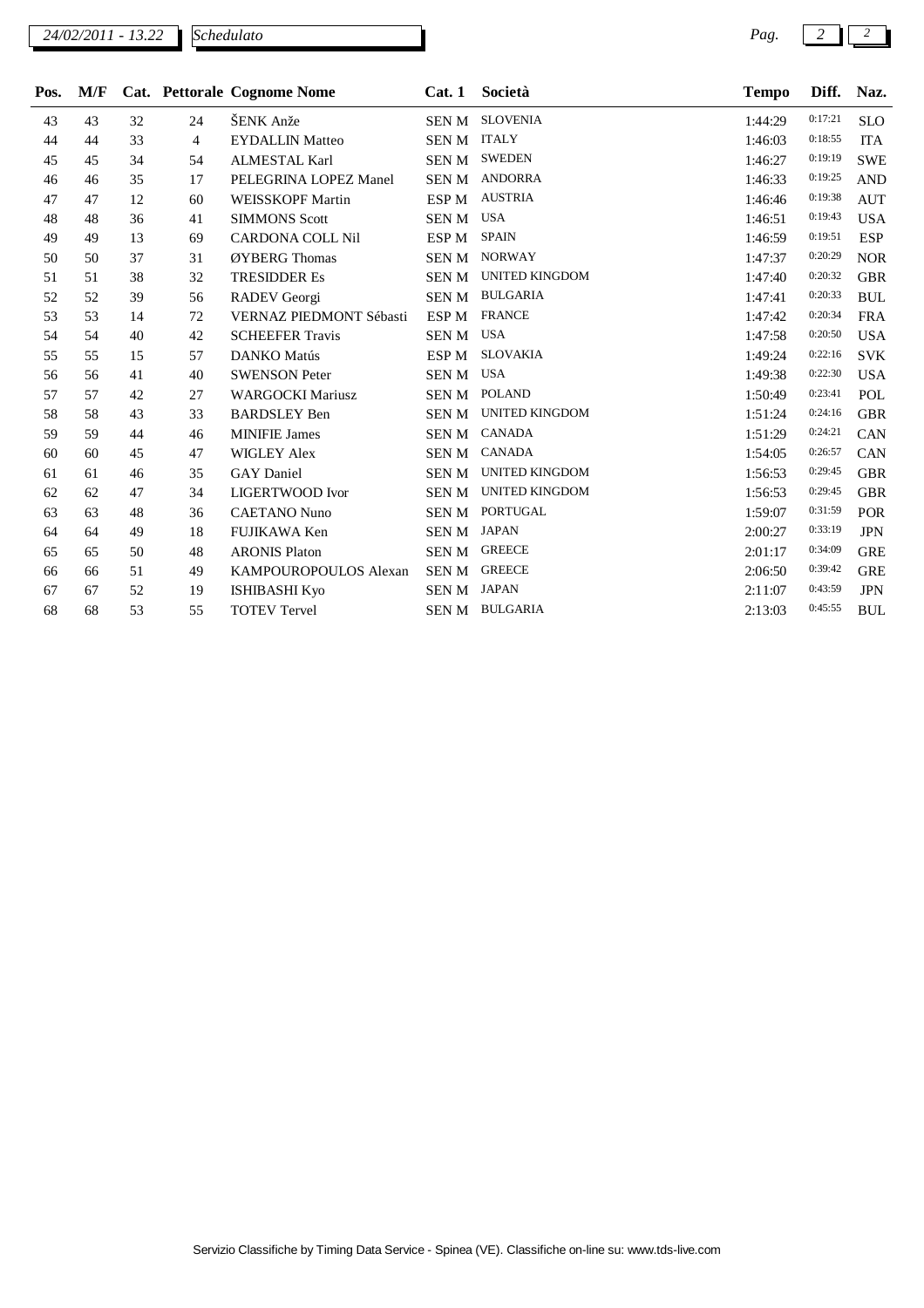**24/02/2011 Camp. Mondo Scialpinismo - Individual Race Senior**

**Senior WOMEN**

## **ORDINE D'ARRIVO GENERALE**

*24/02/2011 - 13.22 Pag. 1 1*

| Pos. | M/F            |                |     | Cat. Pettorale Cognome Nome   | Cat.1                                 | Società               | <b>Tempo</b> | Diff.   | Naz.       |
|------|----------------|----------------|-----|-------------------------------|---------------------------------------|-----------------------|--------------|---------|------------|
| 1    | $\mathbf{1}$   | $\mathbf{1}$   | 320 | MIRÓ VARELA Mireia            | $\ensuremath{\mathrm{ESP}}\xspace\to$ | <b>SPAIN</b>          | 1:24:54      |         | <b>ESP</b> |
| 2    | $\overline{c}$ | 1              | 301 | ROUX Laetitia                 | <b>SENF</b>                           | <b>FRANCE</b>         | 1:27:17      | 0:02:23 | <b>FRA</b> |
| 3    | 3              | 2              | 302 | <b>ETZENSPERGER Nathalie</b>  | <b>SENF</b>                           | SWITZERLAND           | 1:31:44      | 0:06:50 | SUI        |
| 4    | 4              | 3              | 303 | <b>TROILLET Marie</b>         | <b>SENF</b>                           | SWITZERLAND           | 1:34:11      | 0:09:17 | <b>SUI</b> |
| 5    | 5              | 4              | 313 | <b>MAGNENAT Gabrielle</b>     | <b>SENF</b>                           | SWITZERLAND           | 1:34:16      | 0:09:22 | SUI        |
| 6    | 6              | 5              | 308 | <b>GEX-FABRY Emilie</b>       | <b>SENF</b>                           | SWITZERLAND           | 1:37:00      | 0:12:06 | <b>SUI</b> |
| 7    | 7              | $\overline{2}$ | 312 | <b>RICHARD Mireille</b>       | <b>ESPF</b>                           | SWITZERLAND           | 1:37:33      | 0:12:39 | SUI        |
| 8    | 8              | 6              | 304 | CLOS Corinne                  | <b>SENF</b>                           | <b>ITALY</b>          | 1:37:46      | 0:12:52 | <b>ITA</b> |
| 9    | 9              | 7              | 323 | <b>SMILEY Janelle</b>         | SEN F                                 | <b>USA</b>            | 1:40:25      | 0:15:31 | <b>USA</b> |
| 10   | 10             | 8              | 310 | <b>BERNIER Melanie</b>        | <b>SENF</b>                           | <b>CANADA</b>         | 1:41:08      | 0:16:14 | CAN        |
| 11   | 11             | 9              | 306 | PRUGGER Lydia                 | <b>SENF</b>                           | <b>AUSTRIA</b>        | 1:41:12      | 0:16:18 | <b>AUT</b> |
| 12   | 12             | 3              | 311 | <b>FAVRE</b> Emilie           | ESP F                                 | <b>FRANCE</b>         | 1:43:43      | 0:18:49 | <b>FRA</b> |
| 13   | 13             | $\overline{4}$ | 309 | VALMASSOI Martina             | ESP F                                 | <b>ITALY</b>          | 1:43:52      | 0:18:58 | <b>ITA</b> |
| 14   | 14             | 10             | 305 | SWIDRAK Veronika              | <b>SENF</b>                           | <b>AUSTRIA</b>        | 1:44:22      | 0:19:28 | <b>AUT</b> |
| 15   | 15             | 11             | 318 | <b>BES I GINESTA Cristina</b> | <b>SENF</b>                           | <b>SPAIN</b>          | 1:44:51      | 0:19:57 | <b>ESP</b> |
| 16   | 16             | 12             | 319 | <b>RIBA</b> Marta             | <b>SENF</b>                           | <b>SPAIN</b>          | 1:45:37      | 0:20:43 | <b>ESP</b> |
| 17   | 17             | 13             | 321 | <b>SILITCH Nina</b>           | <b>SENF</b>                           | <b>USA</b>            | 1:49:43      | 0:24:49 | <b>USA</b> |
| 18   | 18             | 14             | 317 | <b>FASTING Mari</b>           | <b>SENF</b>                           | <b>NORWAY</b>         | 1:50:05      | 0:25:11 | <b>NOR</b> |
| 19   | 19             | 15             | 327 | TASZ Klaudia                  | <b>SENF</b>                           | <b>POLAND</b>         | 1:50:50      | 0:25:56 | POL        |
| 20   | 20             | 5              | 316 | <b>COMPAGNONI Elisa</b>       | ESP F                                 | <b>ITALY</b>          | 1:51:50      | 0:26:56 | <b>ITA</b> |
| 21   | 21             | 16             | 322 | <b>KIRKLAND Jari</b>          | ${\hbox{SEN}}$ ${\hbox{F}}$           | <b>USA</b>            | 1:52:03      | 0:27:09 | <b>USA</b> |
| 22   | 22             | 17             | 333 | ZUBIZARRETA Izaskun           | <b>SENF</b>                           | <b>SPAIN</b>          | 1:52:18      | 0:27:24 | <b>ESP</b> |
| 23   | 23             | 6              | 307 | <b>FAVRE</b> Sandrine         | ESP F                                 | <b>FRANCE</b>         | 1:54:59      | 0:30:05 | <b>FRA</b> |
| 24   | 24             | 18             | 315 | <b>MATTEAU Julie</b>          | <b>SENF</b>                           | <b>CANADA</b>         | 1:55:06      | 0:30:12 | CAN        |
| 25   | 25             | 7              | 329 | WAJDA Julia                   | ESP F                                 | <b>POLAND</b>         | 1:56:55      | 0:32:01 | POL        |
| 26   | 26             | 19             | 331 | <b>CALLAGHAN Leanne</b>       | <b>SENF</b>                           | <b>UNITED KINGDOM</b> | 2:06:10      | 0:41:16 | <b>GBR</b> |
| 27   | 27             | $\,8\,$        | 332 | <b>LEES</b> Gabriel           | ESP F                                 | <b>UNITED KINGDOM</b> | 2:08:20      | 0:43:26 | <b>GBR</b> |
| 28   | 28             | 20             | 324 | <b>MASE</b> Chigaya           | <b>SENF</b>                           | <b>JAPAN</b>          | 2:10:01      | 0:45:07 | <b>JPN</b> |
| 29   | 29             | 21             | 325 | <b>HORIBE Michiko</b>         | SEN F                                 | <b>JAPAN</b>          | 2:24:16      | 0:59:22 | <b>JPN</b> |
| 30   | 30             | 22             | 326 | MIHAYLOVA Ivona               | <b>SENF</b>                           | <b>BULGARIA</b>       | 2:28:28      | 1:03:34 | <b>BUL</b> |
| 31   | 31             | 23             | 330 | <b>THOMAS Catrin</b>          | <b>SENF</b>                           | <b>UNITED KINGDOM</b> | 2:37:16      | 1:12:22 | <b>GBR</b> |



*Schedulato*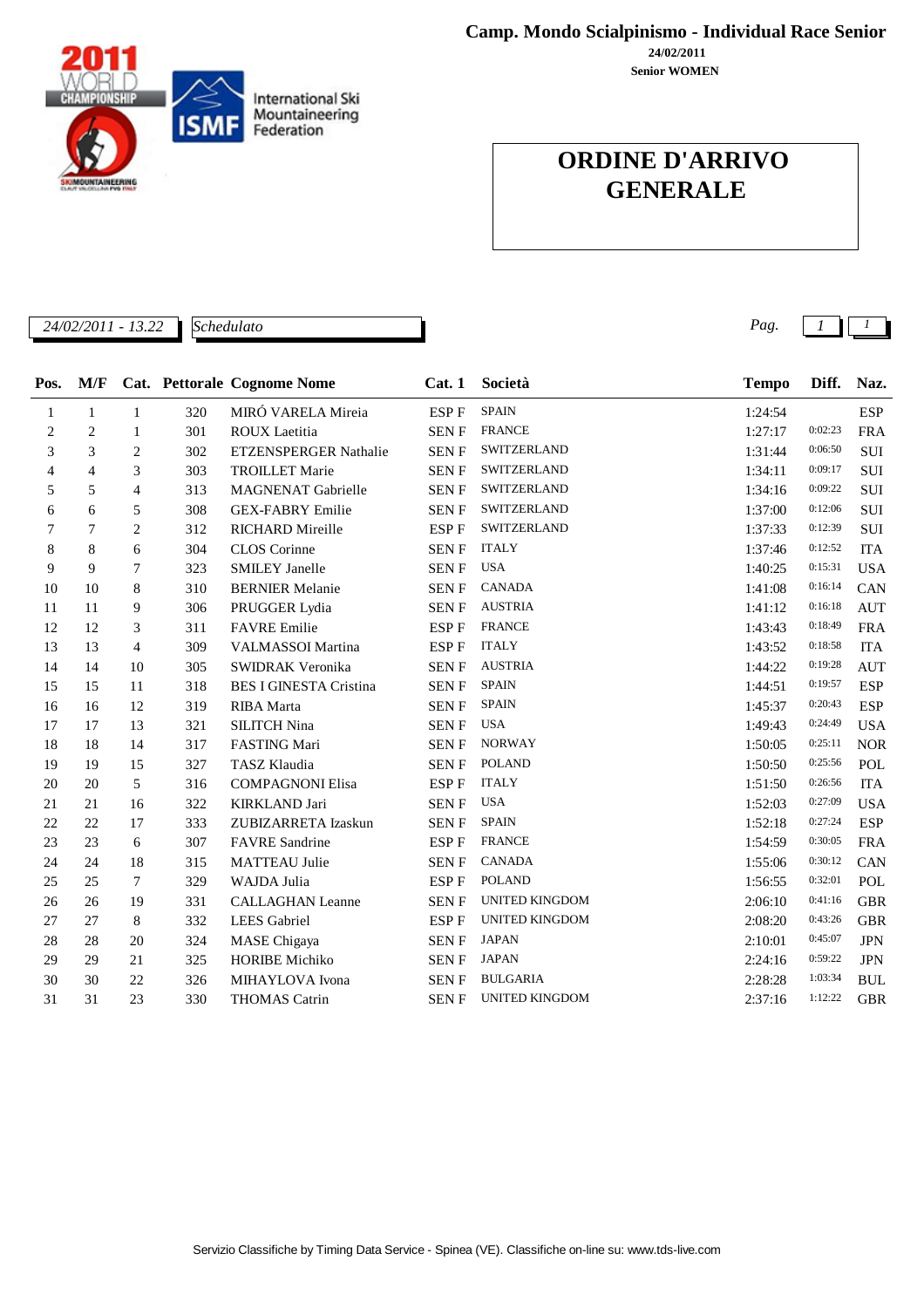

**Senior MEN 24/02/2011**

# **ORDINE D'ARRIVO PER CATEGORIA**

*Schedulato*

# **Categoria: ESP M**

|                | Cat. Assoluto |    |    | <b>M/F</b> Pettorale Cognome Nome | Società            | <b>Tempo</b> | Diff.   | Naz.       |
|----------------|---------------|----|----|-----------------------------------|--------------------|--------------|---------|------------|
|                | 8             | 8  | 66 | <b>BOSCACCI Michele</b>           | <b>ITALY</b>       | 1:30:05      |         | <b>ITA</b> |
| 2              | 9             | 9  | 65 | <b>ANTONIOLI Robert</b>           | <b>ITALY</b>       | 1:30:53      | 0:00:48 | <b>ITA</b> |
| 3              | 10            | 10 | 68 | PINSACH RUBIROLA Marc             | <b>SPAIN</b>       | 1:31:28      | 0:01:23 | <b>ESP</b> |
| $\overline{4}$ | 17            | 17 | 62 | <b>THEUX Marcel</b>               | <b>SWITZERLAND</b> | 1:34:37      | 0:04:32 | <b>SUI</b> |
| 5              | 24            | 24 | 63 | <b>MICHAUD Randy</b>              | <b>SWITZERLAND</b> | 1:38:28      | 0:08:23 | <b>SUI</b> |
| 6              | 25            | 25 | 67 | <b>CAZZANELLI</b> François        | <b>ITALY</b>       | 1:38:38      | 0:08:33 | <b>ITA</b> |
| 7              | 27            | 27 | 71 | <b>FAVRE</b> Adelin               | <b>FRANCE</b>      | 1:39:00      | 0:08:55 | <b>FRA</b> |
| 8              | 32            | 32 | 61 | <b>BARGIEL Andrzej</b>            | <b>POLAND</b>      | 1:40:38      | 0:10:33 | POL        |
| 9              | 35            | 35 | 59 | <b>ROHRINGER Daniel</b>           | <b>AUSTRIA</b>     | 1:42:06      | 0:12:01 | <b>AUT</b> |
| 10             | 38            | 38 | 64 | <b>REMY Cédric</b>                | <b>SWITZERLAND</b> | 1:43:05      | 0:13:00 | <b>SUI</b> |
| 11             | 41            | 41 | 70 | <b>GACHET</b> Pierre-françois     | <b>FRANCE</b>      | 1:44:04      | 0:13:59 | <b>FRA</b> |
| 12             | 47            | 47 | 60 | <b>WEISSKOPF Martin</b>           | <b>AUSTRIA</b>     | 1:46:46      | 0:16:41 | <b>AUT</b> |
| 13             | 49            | 49 | 69 | <b>CARDONA COLL Nil</b>           | <b>SPAIN</b>       | 1:46:59      | 0:16:54 | <b>ESP</b> |
| 14             | 53            | 53 | 72 | VERNAZ PIEDMONT Sébastie FRANCE   |                    | 1:47:42      | 0:17:37 | <b>FRA</b> |
| 15             | 55            | 55 | 57 | DANKO Matús                       | <b>SLOVAKIA</b>    | 1:49:24      | 0:19:19 | <b>SVK</b> |
|                |               |    |    |                                   |                    |              |         |            |